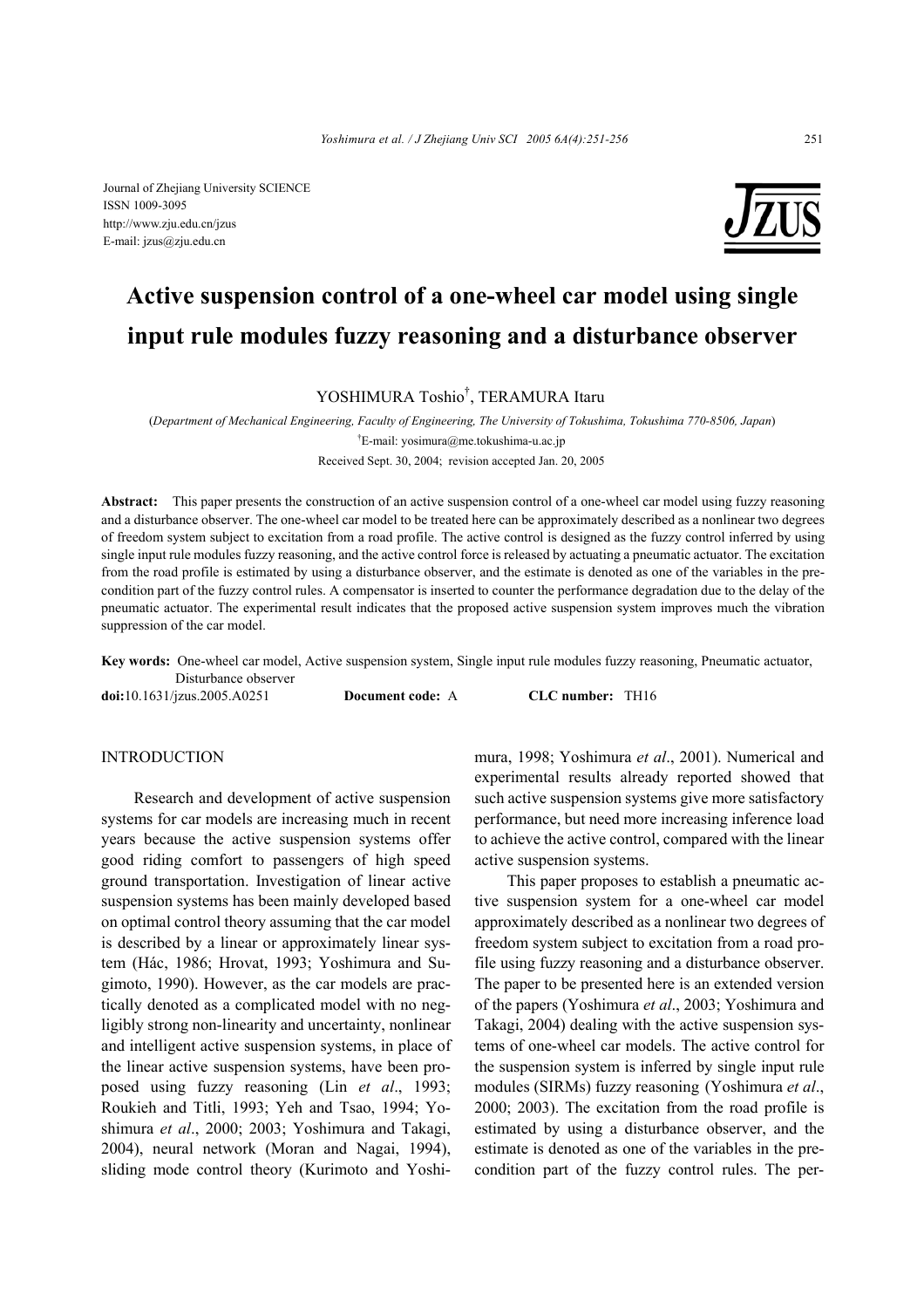formance degradation in the vibration suppression of the car model due to the delay of the pneumatic actuator is improved much by inserting a compensator after the sensor to measure the acceleration of the car body.

# ONE-WHEEL CAR MODEL

The experimental apparatus of a one-wheel car model vertically confined by two polls, due to the pneumatic active control, is shown in Fig.1 where it is slightly different from the experimental apparatus denoted in the paper (Yoshimura and Takagi, 2004). The masses of the car body and wheel parts are respectively denoted as  $m_1$  and  $m_2$  with the displacements respectively expressed as  $z_1$  and  $z_2$ . The restoring force of the suspension part is practically assumed to be nonlinear and is denoted as  $f(z_1-z_2)$ . It consists of two coil springs with stiffness  $k_1$  or four coil springs with stiffness  $k_1 + k'_1$ , depending on the suspension deflection  $z_1$ – $z_2$  as

$$
f(z_1 - z_2) = \begin{cases} (k_1 + k_1')(z_1 - z_2) - ak_1' & \text{for } z_1 - z_2 > a \\ k_1(z_1 - z_2) & \text{for } |z_1 - z_2| \le a \\ (k_1 + k_1')(z_1 - z_2) + ak_1' & \text{for } z_1 - z_2 < -a \end{cases}
$$
(1)

where *a* is a positive constant. The gravity mainly due to the masses,  $m_1$  and  $m_2$ , is supported by the mass  $m_3$ with the displacement expressed as *z*3, and the coil spring with stiffness *K*. The tyre part of the wheel consists of small tyre with stiffness  $k'$ . The excitation from the road profile is assumed to be the signal generated by the electric vibrator connected to the signal function generator. The damping force of the suspension part is the Coulomb damping caused by contact with the two polls and the viscous damping caused by the pneumatic cylinder is assumed to be linear with the damping coefficient *c* considered to be relatively small.

Therefore, the equations of motion for the car model are given by

$$
m_1\ddot{z}_1 + c(\dot{z}_1 - \dot{z}_2) + f(z_1 - z_2) = u \tag{2}
$$

$$
m_2\ddot{z}_2 - c(\dot{z}_1 - \dot{z}_2) - f(z_1 - z_2) + k'_2(z_2 - z_3) = -u \quad (3)
$$

$$
m_3\ddot{z}_3 - k_2'(z_2 - z_3) + Kz_3 = f_e \tag{4}
$$



**Fig.1 Experimental apparatus of one-wheel car model** 

where  $u$  is the active control achieved by actuating the pneumatic actuator, and  $f_e$  is the exciting force generated by the electric vibrator. After dividing both sides of Eq.(4) by *K*, neglecting the resultant first term on the left-hand side of Eq.(4) as its effect is considered relatively small compared with the effect of the other terms, defining that

$$
k_2 = \frac{k'_2 K}{k'_2 + K}
$$
,  $w = \frac{f_e}{K}$ ,  $z_2 - w = \left(\frac{k'_2}{k_2}\right)(z_2 - z_3)$ ,

and substituting the above definitions into Eq.(3), the resultant equation becomes

$$
m_2\ddot{z}_2 - c(\dot{z}_1 - \dot{z}_2) - f(z_1 - z_2) + k_2(z_2 - w) = -u \qquad (5)
$$

where *w* and  $z_2-w$  in Eq.(5) correspond respectively to the excitation from the road profile and the tyre deflection.

 The state variables for the car model are measured by the sensors, the control signal is calculated by using the personal computer based measured data of the state variables, the control valve of the pneumatic actuator is regulated by the control signal, and finally the active control force *u* is  $u=77.0v$ , with *v* being the voltage of the control valve.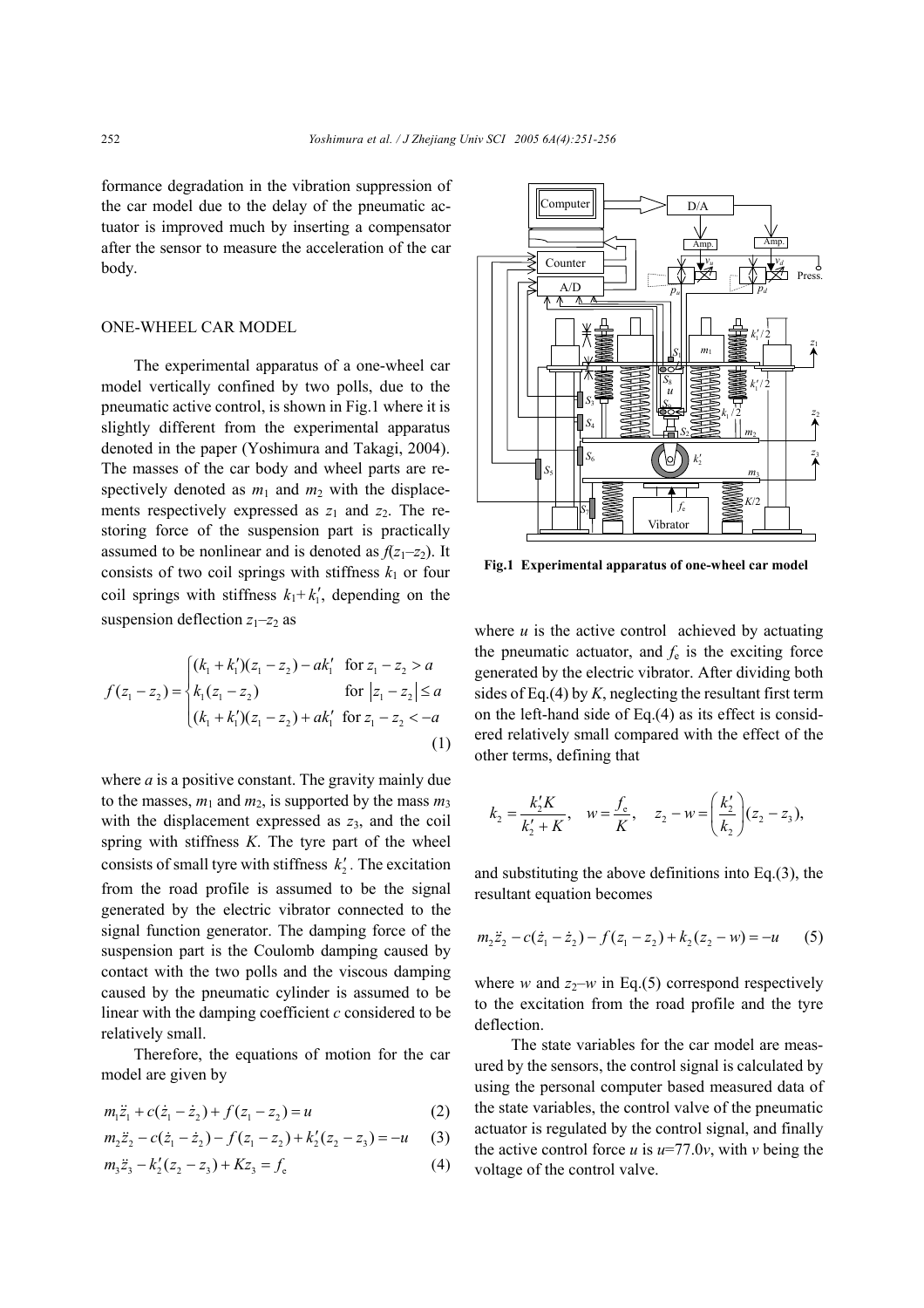#### PNEUMATIC ACTIVE SUSPENSION SYSTEM

The pneumatic active suspension system is constructed as follows. Firstly, the compensator is constructed to deal with the performance degradation due to the delay of the pneumatic actuator. Secondly, the fuzzy control as the active control is inferred by using SIRMs fuzzy reasoning (Yoshimura *et al*., 2000; 2003), and the excitation from the road profile is estimated by using a disturbance observer and the estimate is denoted as one of the variables in the precondition part of the fuzzy control rules.

#### **Compensator**

The performance degradation in the vibration suppression of the car model due to the delay of the pneumatic actuator is countered by inserting the compensator after the sensor to measure the acceleration of the car body. The transfer function for the pneumatic actuator is experimentally identified as (Yoshimura and Takagi, 2004)

$$
G_a(s) = \frac{P_u(s)}{K_a V_u(s)} = \frac{900}{s^2 + 30s + 900} e^{-0.035s}
$$
 (6)

where  $K_a=90$  kPa/V. Assuming that the transfer function for the compensator is given as

$$
G_c(s) = \frac{s^2 + 2\varsigma_b \omega_b s + \omega_b^2}{s^2 + 2\varsigma_a \omega_a s + \omega_a^2}
$$
 (7)

then the parameters characterizing  $G_c(s)$  are determined by considering the frequency response function  $G_a(i2\pi f)G_c(i2\pi f)$ .

#### **Fuzzy reasoning and disturbance observer**

The number of fuzzy control rules increases more exponentially if the number of variables in the precondition parts increases more. Decreasing the number of fuzzy control rules, the SIRMs fuzzy reasoning (Yoshimura *et al*., 2000; 2003) is proposed. The fuzzy control rules are expressed as

SIRM -1: {if 
$$
\alpha_1
$$
 is  $A_{1j}$  then  $\beta_1$  is  $B_{1j}$ }<sup>n\_1</sup><sub>j=1</sub>  
...  
SIRM -i: {if  $\alpha_i$  is  $A_{ij}$  then  $\beta_i$  is  $B_{ij}$ }<sup>n\_i</sup><sub>j=1</sub>  
...  
SIRM -n: {if  $\alpha_n$  is  $A_{nj}$  then  $\beta_n$  is  $B_{nj}$ }<sup>n\_n</sup><sub>j=1</sub> (8)

where  $\alpha_i$  and  $\beta_i$  are respectively the variables in the precondition and the conclusion parts,  $A_{ij}$  and  $B_{ij}$  are respectively the fuzzy sets whose membership functions are respectively denoted as  $\mu_A(\alpha_i)$  and  $\mu_B(\beta_i)$ , with  $n_i$  denoting the number of fuzzy control rules. Reducing the inference load to obtain the defuzzificated value of the variable in the conclusion part, the product-sum-gravity method (Yoshimura *et al*., 2000; 2003) is proposed. Measuring  $\alpha_i$  as  $\alpha_i^0$ , the degree of fitness  $\omega_{ij}$  is given by

$$
\omega_{ij} = \mu_{A_{ij}}(\alpha_i^0) \tag{9}
$$

and the variable in the conclusion part is inferred as

$$
\beta_{ij} = \mu_{B_{ij}}^{-1}(\omega_{ij})
$$
\n(10)

Then, the defuzzificated value  $\beta_i^0$  of  $\beta_i$  in the conclusion part becomes

$$
\beta_i^0 = \sum_{j=1}^{n_i} \omega_{ij} \beta_{ij} / \sum_{j=1}^{n_i} \omega_{ij}
$$
 (11)

Summing up all the defuzzificated values, the fuzzy control *u* becomes

$$
u = \sum_{i=1}^{n} g_i \beta_i^0
$$
 (12)

where  $g_i$  is the control gain, and  $u$  is achieved by actuating the pneumatic actuator.

The disturbance observer is constructed to estimate the excitation from the road profile *w*. Assuming that the state variables  $(\dot{z}_1, z_1, \dot{z}_2, z_2)$  can be measured and *w* cannot be measured, *w* is estimated by using the minimum-order observer as the proposed disturbance observer (Yoshimura and Takagi, 2004). Approximating  $f(z_1-z_2)$  from  $k_1(z_1-z_2)$ , and defining the augmented state vector  $\boldsymbol{x}$  and the measurement vector  $\boldsymbol{y}$  as

$$
\boldsymbol{x} = \begin{bmatrix} \dot{z}_1 & z_1 & \dot{z}_2 & z_2 \end{bmatrix} \ \boldsymbol{w} \ \boldsymbol{v} \begin{bmatrix} \Delta & \boldsymbol{v} \end{bmatrix} \ \boldsymbol{w} \ \boldsymbol{v} \end{bmatrix}^{\mathrm{T}}
$$

the estimate  $\hat{w}$  for *w* is obtained by using the measurement vector *y* (Yoshimura and Takagi, 2004), and is denoted as one of the variables in the precondition part of the fuzzy control rules.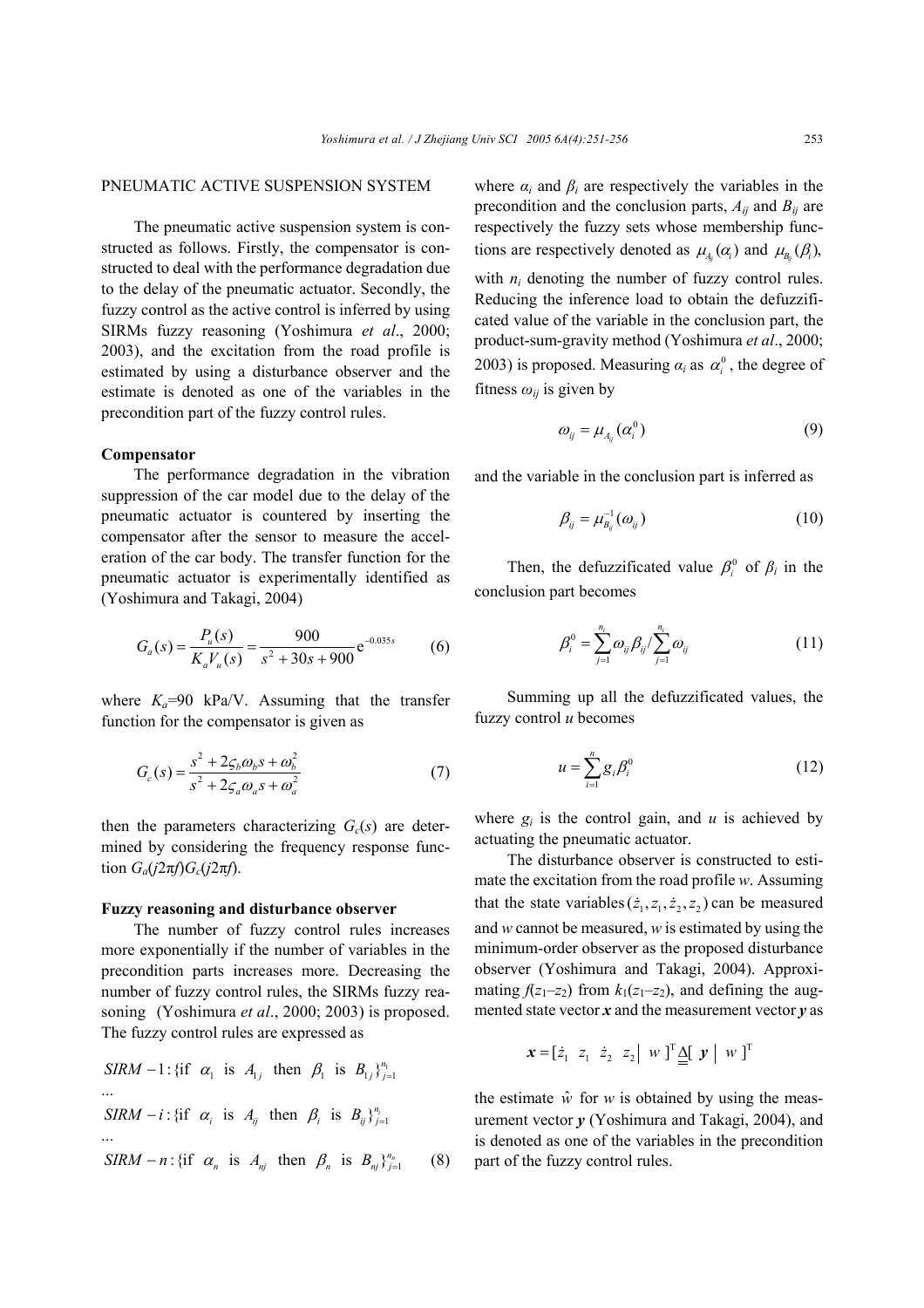## EXPERIMENTAL RESULT

The parameters characterizing the frequency response function of the compensator  $G_c(i2\pi f)$  given as Eq.(7) are determined to improve the performance degradation in the vibration suppression of the car model. The  $G_c(i2\pi f)$  is experimentally determined by evaluating the frequency response function  $G_a(i2\pi f)G_c(i2\pi f)$ , and finally the parameters characterizing  $G_c$ ( $j$ 2π $f$ ) are given as

$$
\varsigma_a=0.3
$$
,  $\varsigma_b=0.5$ ,  $\omega_a=60$  rad/s,  $\omega_b=60$  rad/s.

It is seen from the frequency response functions shown in Fig.2 that  $G_a(i2\pi f)G_c(i2\pi f)$  (with compensation) raises the gain more and more leads the phase shift by more than *Ga*(*j*2π*f*) (without compensation).

The parameters characterizing the experimental apparatus of the one-wheel car model are given by

 $m_1 = 46.16$  kg,  $m_2 = 18.1$  kg,  $m_3 = 1.32$  kg  $k_1 = 6.8$  kN/m,  $k_1' = 20$  kN/m,  $k_2' = 100$  kN/m  $K = 100$  kN/m,  $c = 400$  Ns/m,  $a = 1.4$  mm



(a) Gain; (b) Phase shift - Without;  $-\text{With}$ 

and the nonlinear restoring force of the suspension part is constructed (Yoshimura and Takagi, 2004). The excitation force generated by the electric vibrator is assumed to be random with 5 Hz bandwidth. The sampling interval of the measurement and the active control is assumed to be 10 ms, and the root mean squares (*RMS*) values of the time responses of the state variables and the active control are computed by using the 10 s measurement data.

The  $(\ddot{z}_1, \dot{z}_1, z_1, \ddot{z}_2, \dot{z}_2, z_2, \hat{w})$  are assumed as the variables in the precondition part of the fuzzy control rules and are respectively normalized as

$$
\alpha_1 = [\dot{z}_1 / c_{1\text{max}}], \ \alpha_2 = [\dot{z}_1 / c_{2\text{max}}], \ \alpha_3 = [\dot{z}_1 / c_{3\text{max}}],
$$
  
\n
$$
\alpha_4 = [\dot{z}_2 / c_{4\text{max}}], \ \alpha_5 = [\dot{z}_2 / c_{5\text{max}}], \ \alpha_6 = [\dot{z}_2 / c_{6\text{max}}],
$$
  
\n
$$
\alpha_7 = [\hat{w} / c_{7\text{max}}]
$$

where  $c_{1\text{max}} \sim c_{7\text{max}}$  are the scaling factors. Two kinds of fuzzy sets, *P* and *N*, are assumed to reduce the inference load, and their membership functions are given by Fig.3. The fuzzy control rules are proposed as

#### If  $\alpha_i$  is *P* (or *N*) then  $\beta_i$  is *N* (or *P*),  $i=1,2,...,7$  (13)



**Fig.3 Membership functions**  (a) Precondition part; (b) Conclusion part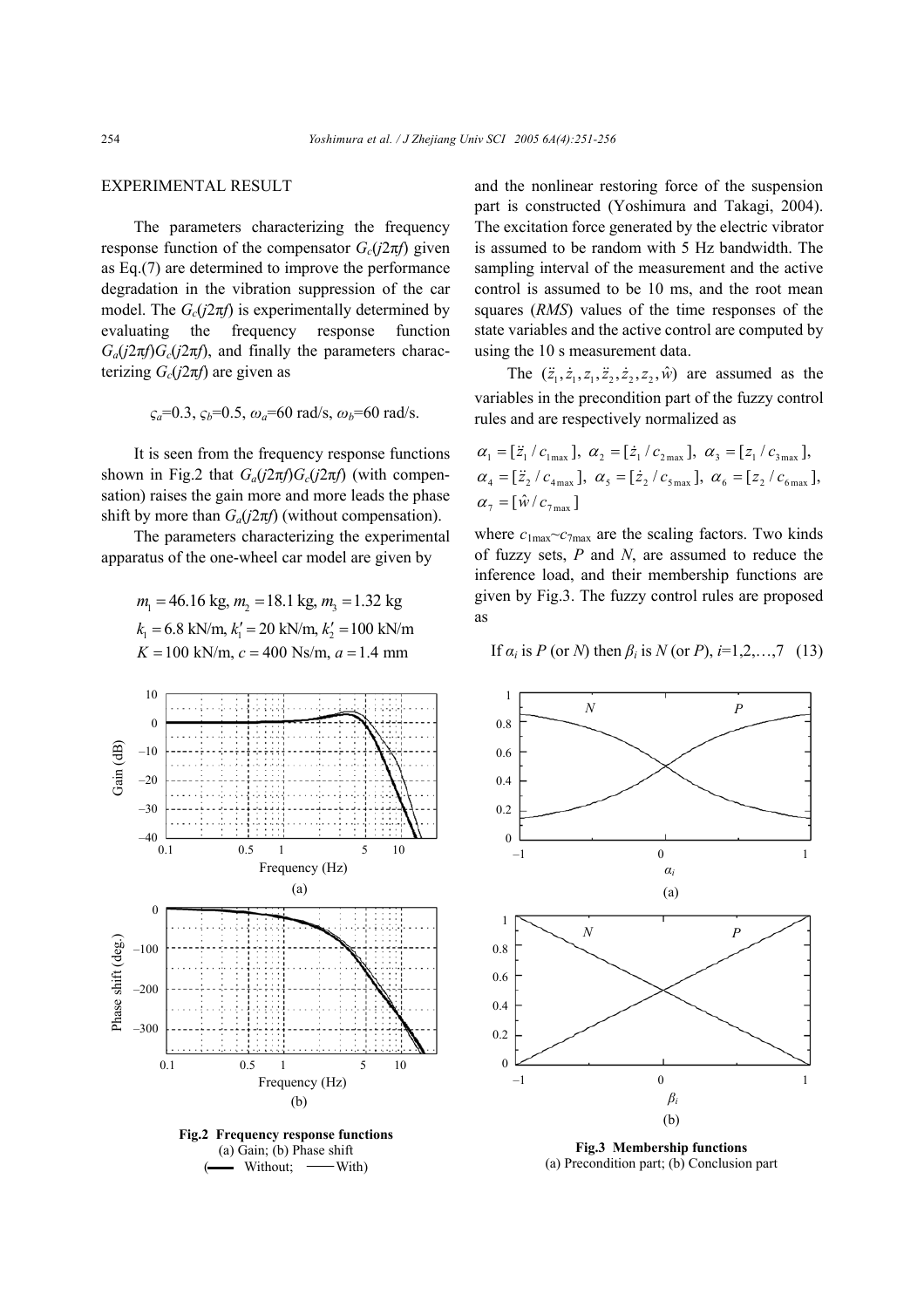The number of fuzzy control rules obtained by the proposed method is calculated as  $2\times7=14$ , while that obtained by the conventional method with seven variables in the precondition part is calculated as  $2<sup>7</sup>=128$ . Therefore, it is seen from the number of fuzzy control rules that the proposed method compared to the conventional method, reduces much more the inference load.

The performance index determining the parameters characterizing the active control is assumed to be

$$
J = E[\lambda_1 \ddot{z}_1^2 + \lambda_2 (z_1 - z_2)^2 + \lambda_3 (z_2 - w)^2 + \rho u^2] \qquad (14)
$$

and the weighting factors are given as

$$
\lambda_1 = 1, \lambda_2 = 0.1, \lambda_3 = 0.1, \rho = 3 \times 10^{-4}
$$

The scaling factors of the variables in the precondition parts are respectively given as

$$
c_{1\text{max}} = 4 \text{ m/s}^2, c_{2\text{max}} = 0.13 \text{ m/s}, c_{3\text{max}} = 4 \times 10^{-3} \text{ m}
$$
  

$$
c_{4\text{max}} = 8 \text{ m/s}^2, c_{5\text{max}} = 6.4 \times 10^{-2} \text{ m/s},
$$
  

$$
c_{6\text{max}} = 3.2 \times 10^{-3} \text{ m}, c_{7\text{max}} = 3.2 \times 10^{-3} \text{ m}
$$

Then, the control gains characterizing the active control are respectively obtained as

$$
g_1 = 35
$$
,  $g_2 = 25$ ,  $g_3 = -25$ ,  $g_4 = 25$   
 $g_5 = 20$ ,  $g_6 = -15$ ,  $g_7 = -30$ 

Yoshimura *et al*.(2000) showed that the active control based on SIRMs fuzzy reasoning improved more the performance in the vibration suppression of the car model than the skyhook damper control. Therefore, the performance in the vibration suppression obtained by the disturbance observer of the proposed active suspension system is discussed in this paper.

The following three kinds of suspension systems are presented to compare their performance: Method A: Passive suspension system; Method B: Active suspension system without disturbance observer; Method C: Active suspension system with disturbance observer.

Table 1 shows that the *RMS* values of the time responses of the one-wheel car model obtained from the three kinds of methods. It is seen from the table that Method C improves more the performance in the vibration suppression of the car model, especially in the acceleration of the car body  $\ddot{z}$ , than the other two methods. The spectral density calculated from the time response of  $\ddot{z}_1$  is shown in Fig.4. It is seen from the figure that Method C reduces more the peak of the spectral density in the neighborhood of 4 Hz compared with the other two methods. The time response of the active control  $u$  is shown in Fig.5, and the range of the amplitude almost lies in (–50*N*, 50*N*). The estimation of *w* obtained from the proposed disturbance observer is shown in Fig.6, indicating that the proposed disturbance observer is very effective as the exact and estimated values of the excitation from the road profile have good agreement.

Therefore, it is concluded from the experimental results that the proposed active suspension system has effective performance in vibration suppression of the car model.